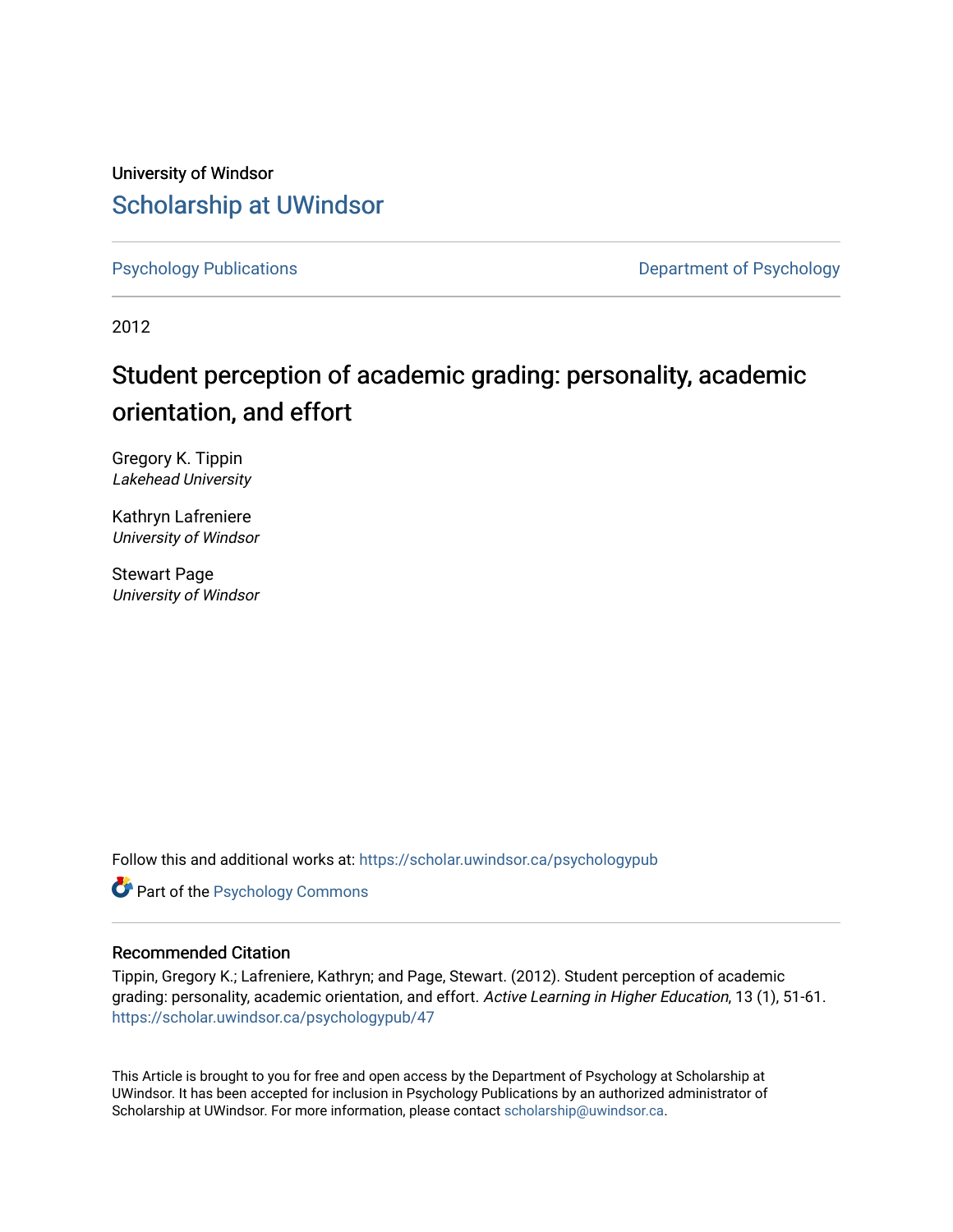# **Student perception of academic grading: personality, academic orientation, and effort**

Gregory K. Tippin, Lakehead University, Psychology Department, Thunder Bay, Ontario, Canada P7B 5E1. Fax: (807) 346-7734. Email: gtippin@lakeheadu.ca

Dr. Kathryn D. Lafreniere, University of Windsor, Psychology Department, Windsor, Ontario, Canada N9B 3P4. Phone: (519) 253-3000 ext. 2233. Fax: (519) 973-7021. Email: lafren1@uwindsor.ca

Dr. Stewart Page, University of Windsor, Department of Psychology, Windsor, Ontario, Canada N9B 3P4. Phone: (519) 253-3000 ext. 2243. Fax: (519) 973-7021. Email: page@uwindsor.ca

#### **Biographical details of authors**

Gregory Tippin is a M.A. Clinical Psychology candidate at Lakehead University. His research interests are in effort perception in academia, mental illness stigma, and mental health treatment and patient outcomes, specifically collaborative approaches to patient care.

Dr. Kathryn Lafreniere is a Professor of Psychology in the Psychology Department of the University of Windsor. Her research interests are in health and community psychology, and are primarily concentrated in the areas of women's health and prevention issues, youth risk and resilience, and personality and health.

Dr. Stewart Page is a University Professor of Psychology in the Psychology Department of the University of Windsor. His current interests are in personality, social psychology, ranking procedures for evaluation of universities, and generally the study of higher education in North America as it exists today.

#### **Abstract**

Factors influencing student perceptions of academic grading were examined, with an emphasis on furthering understanding of the relevance of effort to students' conceptualization of grading. Students demonstrated a conceptualization of grading where effort should be weighted comparably to actual performance in importance to the composition of a grade, with the expectation that grade allocation should reflect this perception. Students suggested a compensatory effect of effort in grade assignment where a subjectively perceived high level of effort was expected to supplement low performance on a task. Furthermore, students perceived professors as less fair and less competent when professors were perceived to not be able to adequately account for students' subjective perception of effort. In addition, student perceptions of grading were examined in relation to student possessed learning orientation (LO), grade orientation (GO), and aspects of personality. Prototypically, individuals high in LO tend to be motivated by the acquisition of knowledge, while those high in GO tend to be driven by the acquisition of high grades. Conscientiousness, openness and age contributed significantly to and positively predicted LO. Inversely, conscientiousness, openness and age contributed significantly to and negatively predicted GO while neuroticism positively predicted this orientation. Students' appear to place a heavy amount of importance in professor consideration of effort, despite recognizing the realistic difficulties in determining effort. The potential for an emerging student mentality is discussed, where students' perception of grading is distorted by a subjective appraisal of their own effort.

#### **Keywords**

academic achievement, effort, academic grading, student attitudes, academic orientation, personality traits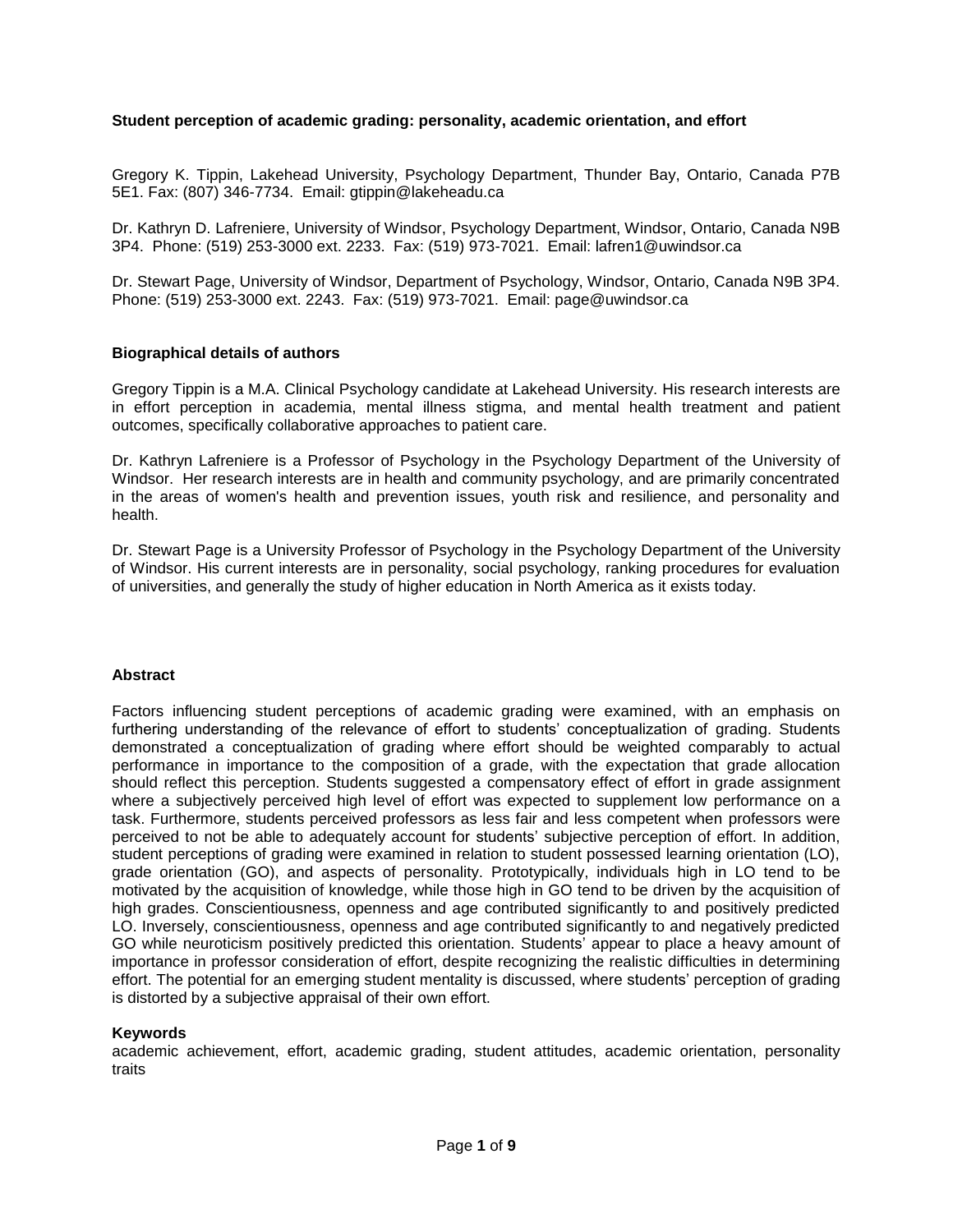# **Student perception of grading**

Present in academia is a disconnect between students and faculty in expectation, perception, and reasoning behind academic evaluation, manifesting in varying perception of the process of grading and of what constitutes a deserved grade from the perspective of assessor and assessee. Goulden and Griffin (1997) suggested that students believe grades to be derived using established standards more than faculty report that they actually are, reflecting both the potential subjectivity of the grading process and student misconceptions of the evaluation process. Due to the differing roles of students and faculty in the academic environment, there is bound to be dispute regarding how grades should be appropriately and fairly assigned and what should be taken into consideration in grading. Discrepancies in expectation and perception produce a situation with ample opportunity for misunderstanding and conflict between faculty and students and may be representative of a generally distorted student perception of the purpose of academia and evaluations (Greenberger et al, 2008).

Research has demonstrated that students and faculty agree that effort and actual performance are the central criteria in evaluation, with both parties assigning greater significance to mastery of material than to effort (Adams, 2005; Gaultney and Cann, 2001). However, in weighting the importance of effort and performance in the desired composition of a grade, students have demonstrated a skewed perception of effort importance to assessment, allocating 38% to effort and 62% to performance where faculty attribute 17.2% and 82.8%, respectively (Adams, 2005). Furthermore, with regard to specific academic attitudes and behaviours, 40% of students reported feeling deserving of a grade of *B* for doing the majority of the reading for a course and 34% felt a *B* was deserved for attending most classes (Greenberger et al., 2008). These findings suggest that in addition to having a skewed perception of grade component weighting, student perception of the components themselves may also be distorted, with axiomatic student behaviour, such as reading and attendance, worthy of above average recognition. Such findings suggest the need for better understanding of students' perception of grading, specifically the relationship between varying levels of both effort and performance and elucidation of factors relevant to students' effort emphasis.

#### *Student perception of faculty and the grading process*

Findings demonstrating the heightened level of importance students assign to faculty consideration of effort raise questions regarding both the ability of faculty to actually measure effort as well as the justification of such a pursuit. Academic assessment is typically a measure of the performance of the individual, where the relationship between acquired knowledge and displayed performance is assumed to be representative and concordant (Gibbs and Simpson, 2002). Educational evaluation is built upon this assessment of what students are able to demonstrate as opposed to perhaps a more desirable evaluation of what knowledge students possess or what learning has occurred (Race, 2005). Instead, performance is the factor considered to be most representative of mastery of material and thus is most heavily weighted by faculty (Adams, 2005). From the perspective of faculty, if mastery of material cannot be adequately demonstrated, it must be assumed that the student is not adequately prepared to proceed. Regardless of any potential argument of the legitimacy of effort consideration in grading, the realities of faculty ability in the demands of the academic environment, where the logistics of effort consideration make such an endeavor problematic if not impossible, render effort inconsequential to academic assessment. As a result, faculty's necessary reliance on performance results in the need for students to appropriately communicate their knowledge or understanding in assessment (Race, 2005).

Despite understanding the inability of faculty to appropriately assess effort in grade allocation (Gaultney and Cann, 2001), students continue to perceive effort and its consideration as important to assessment. These findings suggest either a persistent unreasonableness in the expectations of students or perhaps a gap in student understanding or faculty communication in the process and purpose of assessment. This conflict between student desire and reality creates the potential for student frustration in a situation where faculty-evaluated performance is discordant with students' perceived effort and its importance to assessment. The consequences in such a situation of ostensible incongruity between effort and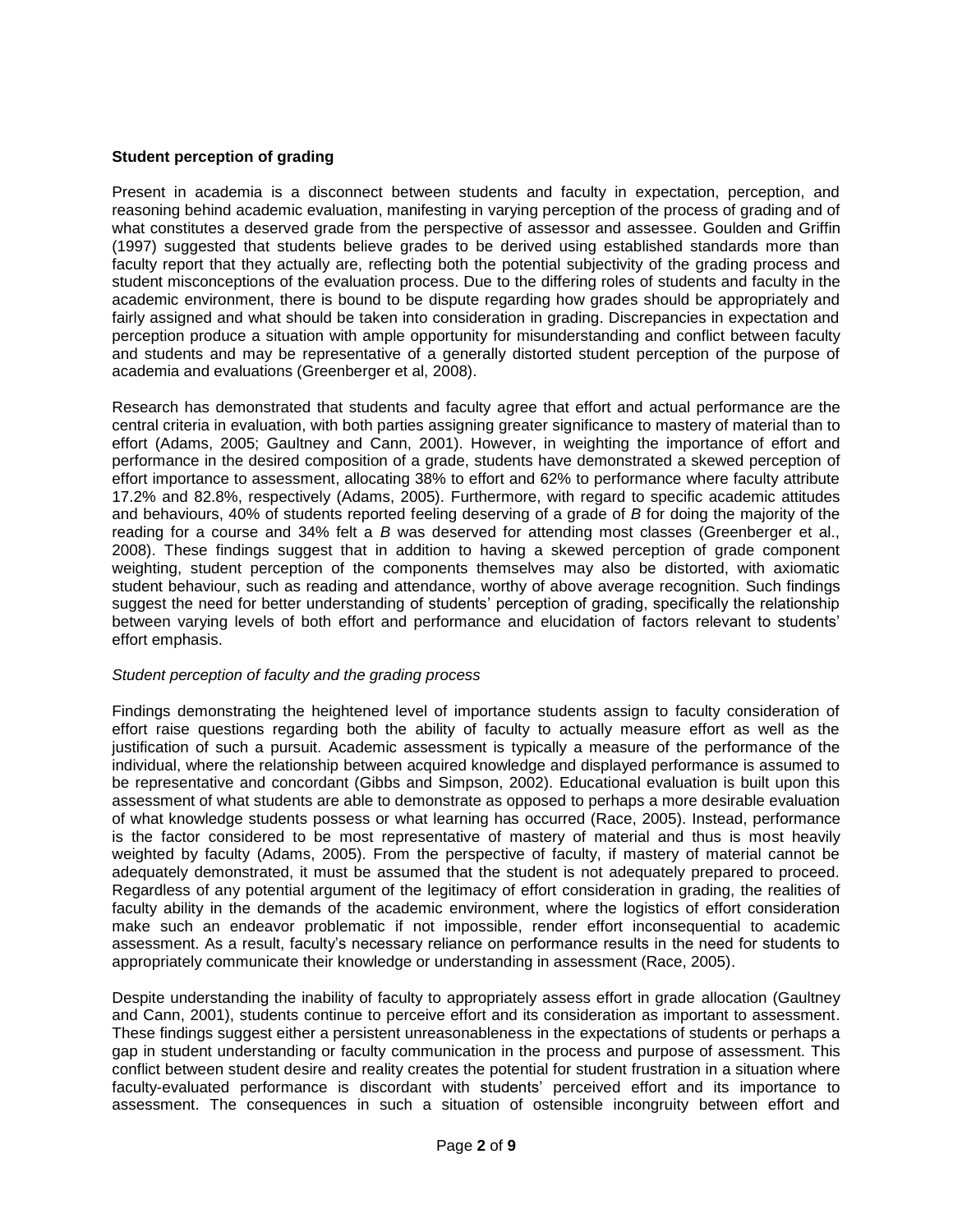performance is of particular interest regarding students' judgments of faculty competency and fairness, especially with regard to the aforementioned findings of student understanding of the difficulty of effort assessment. Research has been inconsistent in understanding the potentially conditional nature of students' evaluations of faculty, with some research suggesting a relationship between grade attainment and positive faculty attribution (for example, Snyder and Clair, 1976) and others claiming the legitimacy of this relationship to be a myth (Aleamoni, 1999). Furthermore, research has attempted to delineate the necessary conditions for attainment of valid student assessment of faculty, with a wide variety of factors relevant to the uniqueness of a given academic situation (Marsh and Roche, 1997). However, there is a gap in understanding the influence of the perceived importance of effort consideration with regard to subsequent student evaluation of faculty. More specifically, because of the significant importance students have attributed to faculty consideration of exerted effort, it is important to understand the impact of a failure to appropriately consider effort in grade composition on students' judgment of faculty fairness and competence.

# *Student characteristics*

Findings of students' continued desire for effort consideration and its perceived importance to assessment despite understanding of its immeasurability raises questions regarding the origin of such student beliefs. This is further emphasized by aforementioned findings of exaggerated perceptions of grade entitlement as a result of subjectively perceived effort (Greenberger et al., 2008). Examination of students' approaches and general orientation toward academia may facilitate understanding of the underpinnings of their beliefs regarding academic grading practices, including the importance of effort.

Research has examined students' approaches toward the process of learning, delineated between a surface level approach, where learning is shallow memorization with a goal of recall, and a deep level approach, where learning is directed more toward understanding (Gibbs and Simpson, 2002). From the perspective of the academic ideal, student pursuit of a deep level approach to learning is most representative and is traditionally espoused in academia, where more meaningful comprehension and knowledge acquisition is conceptualized to occur. However, the reality of contemporary academic assessment has been suggested to have difficulty appropriately assessing this idealized deep level learning and also of utilizing assessments which tend to result in strategic learning by students, where a surface level approach toward the study of only material likely to be assessed is used (Race, 2005; Gibbs and Simpson, 2002).

Interestingly, research has also suggested external influences on students' utilized level of learning. Students of teachers who have received increased skill training tend to adopt a deeper level approach to learning compared to students of teachers without skill training (Gibbs and Coffey, 2004), suggesting the role of teacher skill in the quality of students' approach toward learning. Furthering the relationship between teachers' approach and students' learning level approaches, research has demonstrated a relationship to test format, where a surface level approach has been shown to be more prominent with a multiple choice assessment and a deep level approach most common in essay (Scouller, 1998) or presentation assessments (Race, 2005). While a deep level of learning approach is generally assumed to enhance performance, this may be limited to situations requiring more than verbatim recall of source material (Säljö, 1981). Indeed, while deep level learners typically show more success in essay format assessment, this is not true for multiple choice assessment, where the surface learning level approaches elicited by this format tend to be more successful than deep level learning. With the demands of early level post-secondary class sizes and the largely multiple choices based assessments of these students, surface level approaches appear then to be somewhat adaptive. However, with later academic years typically associated with a decreased reliance on multiple choice based assessment, continued student reliance on surface level approaches may prove problematic. With regard to effort, a student approaching learning at the surface level may complete several hours of work, amounting to a perception of a significant amount of effort, yet perform discordantly poorly, as a result of the shallow depth of learning (Kember et al., 1996 as cited in Gibbs and Simpson, 2002), especially in an assessment requiring a deeper level of understanding. From the perspective of the student, exerted effort is not being appropriately represented by performance, potentially leading to frustration.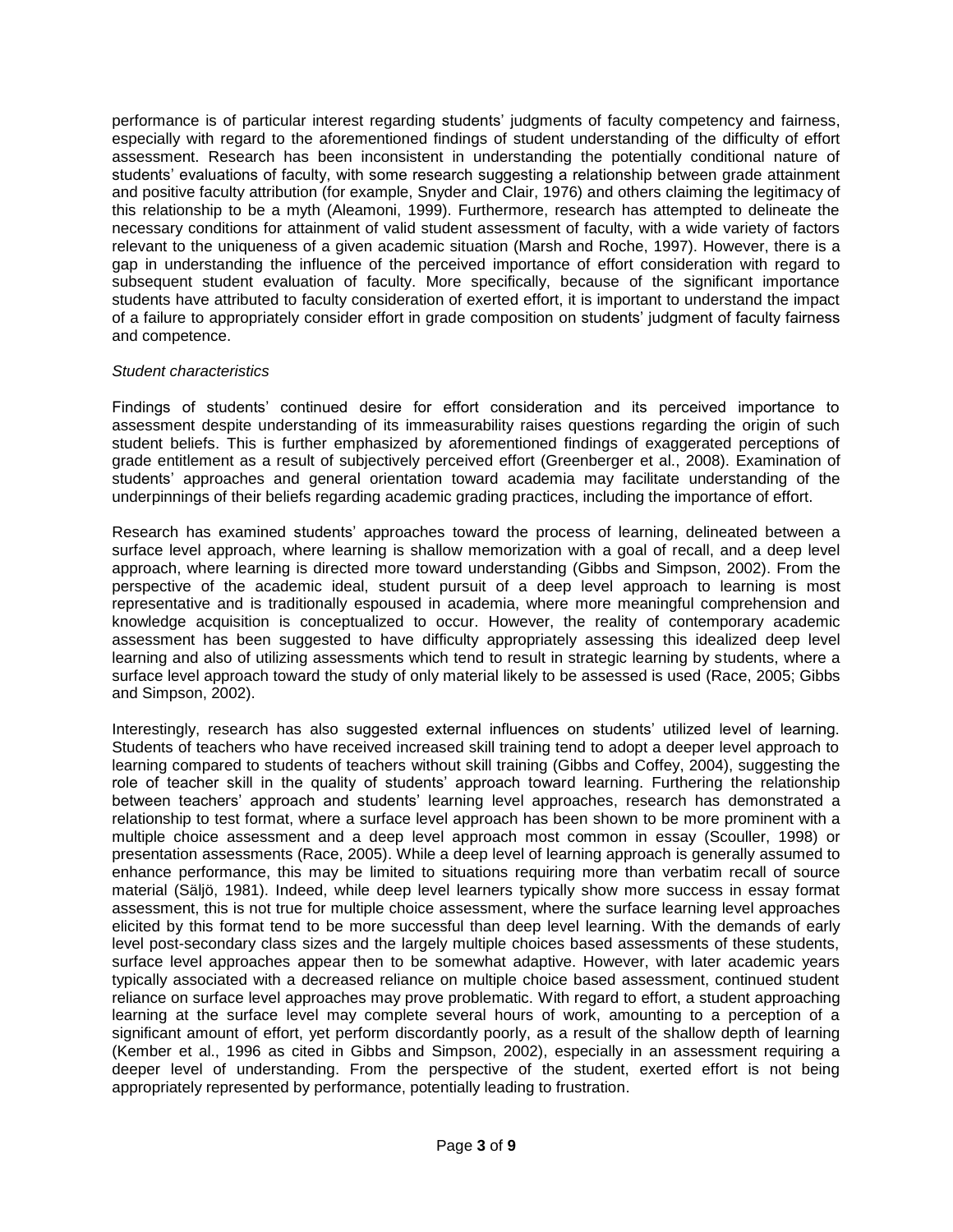Research has demonstrated that surface level learning approaches are often engaged in by individuals oriented toward grade acquisition as opposed to understanding of material (Gibbs and Simpson, 2002; Race, 2005), suggesting a more general orientation toward academia of students utilizing such an approach. The potential for understanding the general academic motivation of students may provide further understanding of the characteristics that underlie potentially problematic academic behaviours and attitudes, such as an emphasis on effort consideration. In an attempt to better elucidate students' attitudes and general approach toward academia and achievement, research has suggested the existence of two orientations in post-secondary populations, delineated between a learning orientation (LO) and a grade orientation (GO) (Eison, 1981). Theoretically, individuals high in LO have an internal focus toward knowledge acquisition and mastery of material; while understanding the importance of grades, they are not their primary motivator. In contrast are those high in GO, whose primary motivation is extrinsic in the attainment of high grades. These two orientations are not mutually exclusive and aspects of both may be present in students (Eison et al, 1986). Although research has identified academic attitudes and behaviours common to each orientation (Eison, 1982; Eison et al., 1986; Page and Alexitch, 2003), a gap exists linking established personality characteristics to academic orientation. Further research may assist in determining why students subscribe to a particular academic orientation while identifying origins of subsequent academic attitudes, behaviours, and perceptions of the grading process, specifically effort, performance, and faculty ability.

The purpose of this study was to explore how students would assign grades and judge the fairness and competence of a professor based on their interpretation and response to hypothetical scenarios which varied in their depiction of student effort and performance A secondary aim of this investigation was to examine student characteristics that predict orientation toward academia and perceptions of grading. The study addressed the following questions:

- 1. How are students' perceptions of grading influenced by effort and actual performance?
- 2. What is students' perception of the grading process, specifically professors' grading fairness and competence?
- 3. What is the relationship between student characteristics such as academic orientation and personality characteristics and students' perceptions of grading?

# **Method**

Questionnaires were completed by 120 undergraduate student volunteers in exchange for a bonus point in various psychology courses. Participants consisted of 100 females (83.3%) and 20 males (16.7%) ranging from 18 to 52 years of age (*M* = 21.7, *SD* = 5.4). Ninety (75.0%) were arts and social science majors, fifteen (12.5%) were science majors, and the remaining fifteen (12.5%) were from various other disciplines including engineering, human kinetics, nursing, business, and undeclared majors. Thirty-two (26.7%) were in their first year of academic study, 25 (20.8%) in their second, 31 (25.8%) in their third, and 32 (26.7%) in their fourth year.

Participants completed a measure consisting of one of four randomly assigned hypothetical scenarios followed by the LOGO-II scale of academic orientation (Eison et al., 1986), the BFI-10 personality inventory (Rammstedt & John, 2007), items addressing academic attitudes, and general demographic questions. Each scenario described a hypothetical situation where a student had put forth either high or low effort toward the completion of an assignment resulting in either high or low performance, creating four potential scenarios, as developed by Adams (2005) and Sabini and Monterosso (2003). Based on the information given, participants were asked to assign a letter grade, ranging from *F* to *A+*, to the scenario and explain the rationale behind their choice. This was followed by items assessing attitudes toward professors' grading fairness and competence.

To determine participant academic orientation, the LOGO-II scale was used to determine the learning and grade orientation of students. The learning and grade orientation scales have demonstrated reliability with Cronbach's alpha coefficients of .76 and .73, respectively (Levine, 2003). The present study found comparable, if slightly lower, reliability with Cronbach's alpha of .58 for LO and .67 for GO.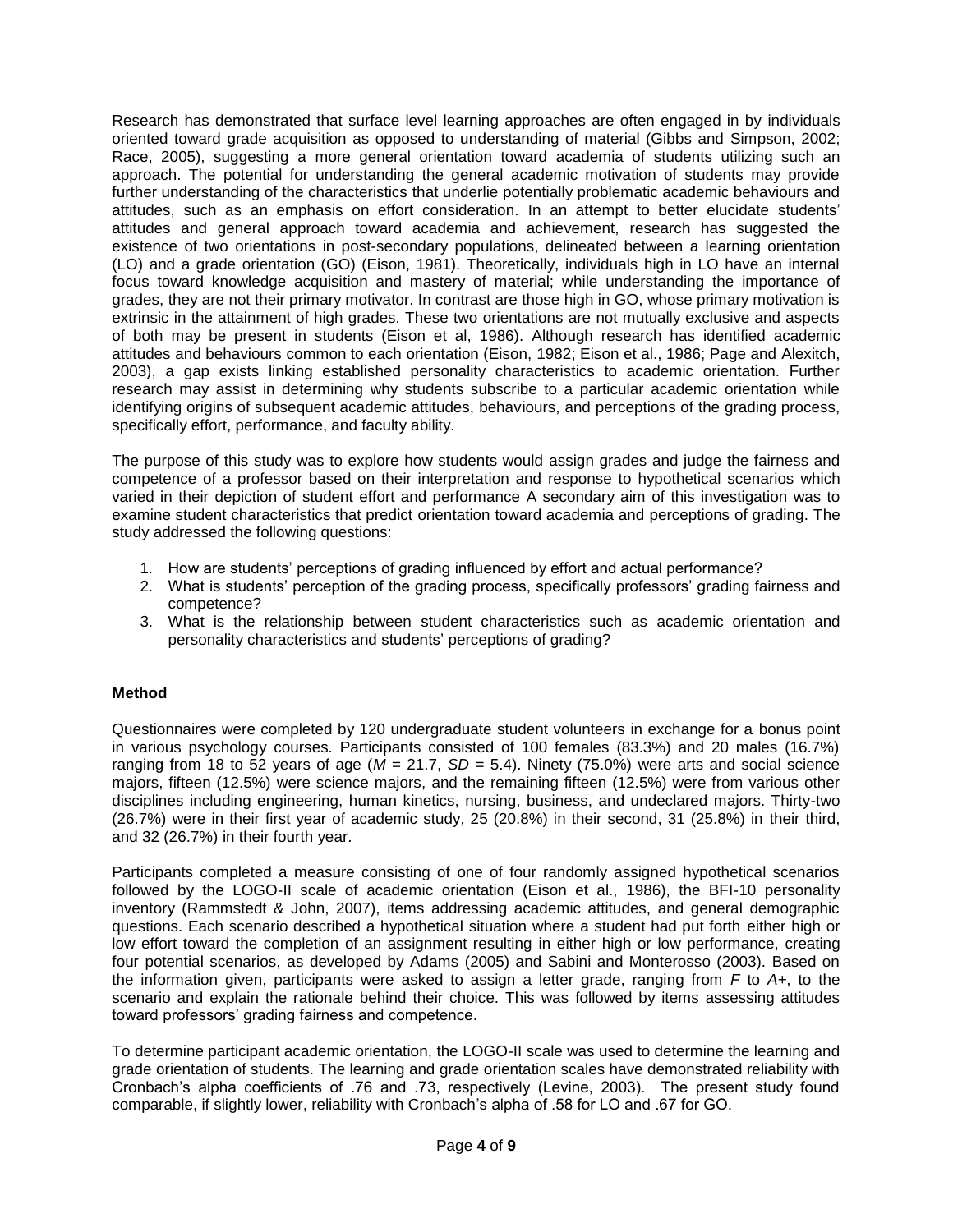The BFI-10 personality inventory was used to measure students' personality characteristics. Consisting of 10 items measuring the five major traits of personality (extraversion, agreeableness, conscientiousness, neuroticism, and openness), the BFI-10 is a more concise measure of personality than the traditional BFI while maintaining significant reliability and validity (Rammstedt & John, 2007).

A final item required participants to assign a percentage to the importance of effort and performance respectively in a grade of 100% (Adams, 2005), followed by general demographic questions.

# **Results**

#### *Scenario depicted effort and performance and grade assignment*

In weighting effort and performance toward a general grade of 100%, participants as a group allocated 61% to performance (*SD* = 17.10) and 39% to effort (*SD* = 17.10).

To examine the effect effort and performance depiction had on students' perception of grading, grade assignment, perception of professors' grading fairness, and perception of professors' grading competency were measured. For grade assignment by participants, each letter grade was weighted on a scale of 13 to 1 with 13 representing the highest possible grade assigned (*A+*) and 1 the lowest (*F*). To assess the effects of scenario on resulting grades given by participants, a 2 x 2 factorial ANOVA was conducted with significant main effects found for effort,  $F(1, 116) = 131.96$ ,  $p < .001$ , and performance,  $F(1, 116) =$ 184.83, *p* < .001. With regard to participant grade assigned, scenarios describing high effort (*M* = 9.87,  $SD = 2.36$ ) or high performance ( $M = 10.2$ ,  $SD = 2.54$ ) resulted in the highest assigned grades, with an average grade of  $B_{+}$ , while those describing low effort ( $M = 6.23$ ,  $SD = 3.12$ ) or low performance ( $M =$ 5.9, *SD* = 2.49) elicited the lowest assigned grades, with an average grade of *C*. The interaction between effort and performance was not found be significant with regard to grade allocation.

#### *Scenario depicted effort and performance and professor grading fairness*

The influence of scenario effort and performance depiction on subsequent perception of professors' grading fairness was examined using a 2 x 2 factorial ANOVA. There was a significant interaction between performance and effort,  $F(1, 116) = 6.01$ ,  $p < .05$ , with participants rating a scenario containing high effort/low performance least likely to be fairly graded ( $M = 3.37$ ,  $SD = .77$ ) and high effort/high performance most likely ( $M = 4.1$ ,  $SD = .55$ ), as shown in Figure 1. A main effect was found for performance, *F*(1, 116) = 8.66, *p* < .01, with scenarios containing high performance perceived more likely to be fairly graded by faculty ( $M = 3.85$ ,  $SD = .73$ ) than low performance ( $M = 3.45$ ,  $SD = .79$ ).

<< Insert Figure 1 here >>

#### *Scenario depicted effort and performance and professor grading competency*

Finally, the effect of scenario depicted effort and performance on participants' subsequent perception of faculty grading adequacy was examined. A 2 x 2 factorial ANOVA found a significant interaction between effort and performance, *F*(1, 116) = 6.92, *p* < .01, and shown in Figure 2. Participants believed professors to be most competent at grading in a high effort/high performance scenario (*M* = 3.93, *SD* = .52) and least competent in a high effort/low performance scenario (*M* = 3.23, *SD* = 1.01) where faculty's evaluations would not take the high effort into consideration, consistent with participant perception of grading fairness.

<< Insert Figure 2 here >>

#### *Personality predictors of academic orientation*

From the LOGO-II measure, LO was found to be significantly negatively associated with the level of grade assigned to a given scenario,  $r(120) = -20$ ,  $p < 0.05$ , where participants higher in LO assigned lower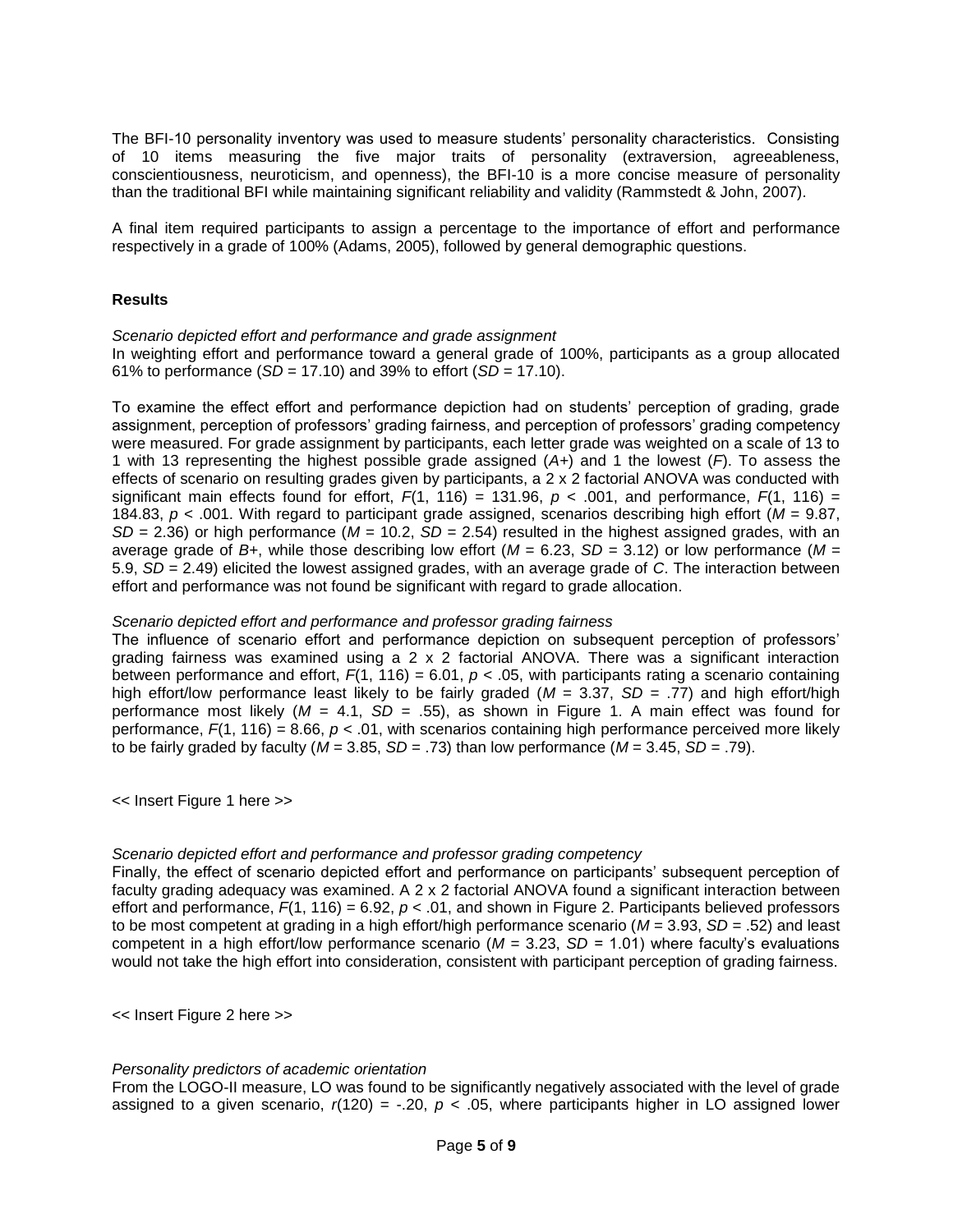overall grades. To determine aspects of personality predicting learning or grade orientation, a standard multiple regression was conducted based on factors found to correlate with those outcome measures. The regression model for LO was found to be significant,  $R^2 = .143$ ,  $F(3, 116) = 6.44$ ,  $p < .001$ . Analysis of the individual factors found age (sr² = .04), conscientiousness (*sr*² = .04), and openness (*sr*² = .06) were all significant predictors of a LO accounting for 4%, 4%, and 6% of the unique variance, respectively. The regression model for GO was also found to be significant,  $R^2 = .184$ ,  $F(4, 115) = 6.48$ ,  $p < .001$ . Of the predictor variables, age accounted for 5% (*sr*² = .05), conscientiousness 3% (*sr*² = .03), openness 3% (*sr*² = .03), and neuroticism 5% (*sr*² = .05) of the unique variance in GO.

# **Discussion and conclusions**

# *The influence of effort and performance on student grade allocation*

Findings added further support to evidence of student perception of effort, with students demonstrating a clear bias in the importance placed on effort consideration in grade composition. With regard to student perceptions of the weighted components of a grade, students expressed a desired 60/40 split respectively between performance and effort, replicating past findings (Adams, 2005) and raising concerns regarding students' understanding of both the process and purpose of academic evaluations.

Students further exemplified their perception of effort importance when given the opportunity to grade hypothetical scenarios depicting varying effort and performance. With regard to scenario and subsequent grade allocation, both effort and performance were found to have significant effects. Scenarios featuring high effort or high performance elicited higher assigned grades from students, each averaging an assigned grade of *B+*, while scenarios of low effort or low performance elicited the lowest grades, each averaging an assigned grade of *C*. The main effect of effort in grade allocation suggests that students reward effort in the same manner as performance when assigning academic grades, and that grades assigned based on effort are independent of actual performance.

Scenarios depicting low effort or low performance both elicited average grades of *C*, indicating the expectation of an average grade even when a student was described as exhibiting low performance and failing to meet minimum requirements. These findings were emphasized in a follow-up question asking students' to justify their grade assignment, rationalizing, "The student could have handed in nothing," or, "The student did after all submit the work", reflecting an apparent sense of self-entitlement, or the rewarding of effort at a level discordant to the actual mediocre performance (Greenberger et al., 2008). Participants appeared to find assignment submission in itself deserving of not only a passing grade, but also an average grade of *C*, raising concerns regarding student expectations of achievement criteria. Thus, students justified their perception with a conceptualization of effort exertion below the traditionally accepted minimal requirement to have an assessment even considered for evaluation, namely, assignment submission. These results support past findings of students' exaggerated perception of their exerted effort and the degree to which that effort should be rewarded (Adams, 2005; Greenberger et al., 2008).

#### *The influence of effort and performance on student perception of the grading process*

Students demonstrated the extent of effort significance in their perception of grading as performance and the interaction between performance and effort were found to significantly influence perceptions of professors' grading fairness, further illustrating student judgment of faculty inability to consider effort. A scenario of high effort/high performance was found most likely to be fairly graded by professors, while a scenario of high effort/low performance, where a discrepancy between effort and performance existed, was found least likely to be fairly graded. Findings appear to suggest that students judge professors as unfair when the perceived effort invested in the completion of an assignment does not compensate for actual poor performance, again despite professors' inability to take into account factors related to the process of assignment completion.

Understanding of the degree of students' negative evaluation of faculty inability to assess and account for effort in grading was further provided by assessment of students' perception of faculty competency. The grading competency of professors was found to be significantly related to the interaction between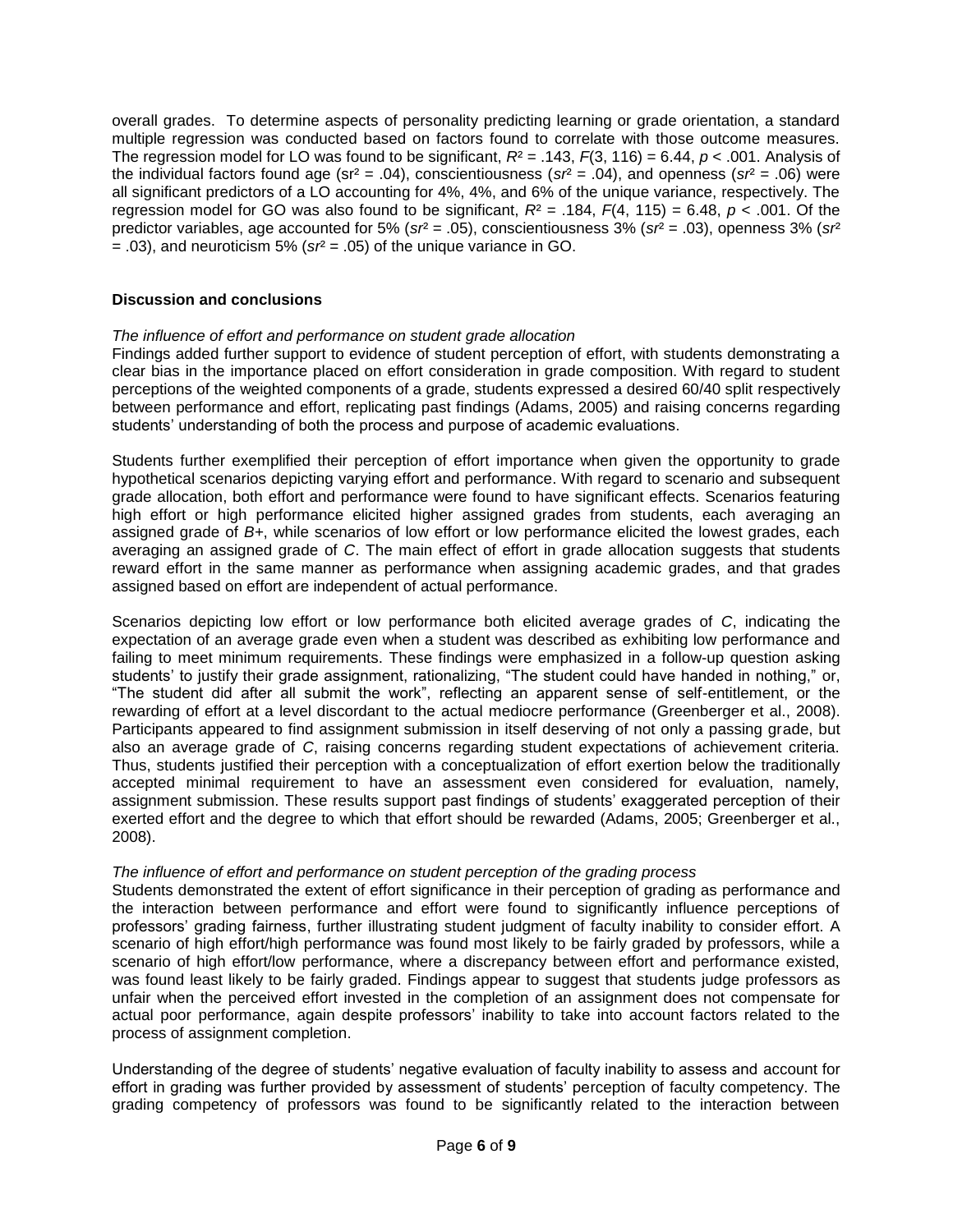scenario depicted effort and performance. Professors were perceived most competently able to grade in a high effort/high performance scenario and least able in a high effort/low performance scenario. These findings suggest that the consideration of effort is so essential to students' perception of academia that it extends to their confidence in faculty ability to competently evaluate, with the failure to consider effort indicative of professor incompetency. Mirroring student perceptions of grading fairness, the grading competency of professors was deemed only slightly higher in a low effort/high performance scenario compared to a high effort/low performance scenario despite the discrepancy in actual performance. The present findings of dissatisfaction with the inability of professors to account for subjective effort exertion in a poorly completed assignment further supports past findings of a student mentality of unrealistic attitudes and expectations (Adams, 2005; Greenberger et al., 2008).

#### *The relationship between personality, academic orientation, and grading*

Regarding academic orientation and grading, individuals higher in learning orientation assigned overall lower grades regardless of scenario, suggesting more stringent or critical academic criteria. Students higher in LO tend to subscribe to a more intellectually oriented and knowledge based approach to education (Eison et al., 1986), which may lead to a general distancing from grade achievement focus, or potentially heightened academic expectations. Regarding personality characteristics and academic orientation, older age, and higher conscientiousness and openness were significant predictors of learning orientation, collectively accounting for a total 14% of the variance in LO. Conversely, and mirroring the findings for LO, grade orientation was found to negatively correlate with age, conscientiousness, and openness, in addition to correlating positively with neuroticism, with these factors combining to account for 16% of the variance in GO. Regarding age and academic orientation, these findings appear to suggest an age difference corresponding to adopted academic orientation, with older students ostensibly being more learning orientated and less grade oriented than younger students.

Characteristics of a student high in LO tend to coincide with requirements often sought after in university students, including self-discipline, independence, and an openness to experience resulting in intellectual curiosity, creativity, and an open attitude. Conversely, personality characteristics associated with students high in GO were academically less desirable with more neurotic, undisciplined, conforming, and uncreative students typified by this orientation. These students appear to possess personality traits which are traditionally conceptualized as less ideal in an academic environment. These findings are consistent with research of characteristics representative of each academic orientation (Eison, 1982; Eison et al., 1986; Page and Alexitch, 2003) while elucidating personality characteristics common to each orientation toward academia. Such understanding assists in prediction and identification of potentially problematic academic behaviours and perceptions of students, providing the opportunity for appropriate intervention with these individuals in order to increase comprehension of the realities and purpose of academic study and evaluation.

There were several limitations to the research. With regard to the sample used, the size was relatively small, largely female, and primarily enrolled in arts and social science programs, potentially limiting the generalizability of the findings. Furthermore, research was conducted at a single post-secondary institution, necessitating a more broad assessment of students in future studies. While there was a fairly even distribution of participants across the four academic years of study, the number of students at each level was too small to permit comparisons by year, and future research may benefit from increased attention to student differences in effort perception based on year of academic study.

Exaggerated perceptions of effort importance may exist as only one manifestation of an emerging or present student mentality, where academic attitudes and behaviours are distorted from those traditionally extolled in academia. Student desire for professors' consideration of effort in grade allocation suggests a focus on ensuring higher grade acquisition through the incorporation of additional elements in the marking process other than actual performance. This grade oriented academic style has been described as characteristic of students possessing a sense of entitlement, where achievement is not earned but expected (Greenberger et al., 2008), suggesting a perception of higher learning as a commodity rather than a privilege. However, while the idea of academia as a strictly knowledge-focused realm is noble, the consequences of students' grade attainment is significant and ubiquitous in academia, potentially influencing students' perception of and attitudes toward academia. The potential for competitive grade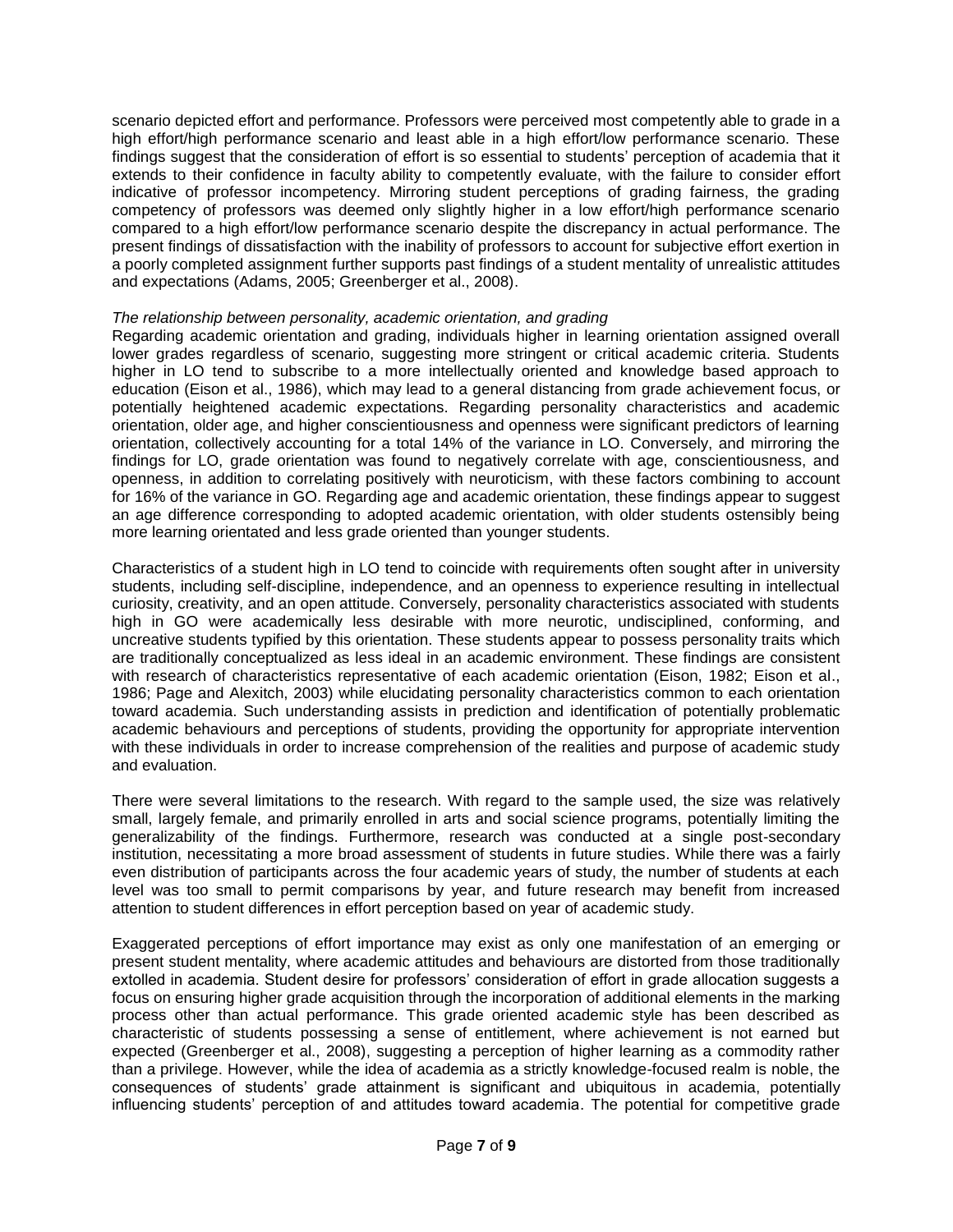achievement to result in an overemphasis on achievement and a subsequent frustration for the failure of performance to reflect effort is a reality deserving faculty consideration. These difficulties in student perception may be mitigated through the use of improved communication to students of the purpose and process of academic assessment, where ensuring both parties are on the same page may assist in turning the page on the importance students assign to effort consideration in academia.

# **Acknowledgements**

The authors would like to thank Dr Margaret Flintoff for her helpful comments on an earlier version of the manuscript.

# **References**

Adams, J. B. (2005) 'What Makes the Grade? Faculty and Student Perceptions', *Teaching of Psychology* 32(1): 21-24.

Aleamoni, L. M. (1999) 'Student Rating Myths Versus Research Facts from 1924 to 1998', *Journal of Personnel Evaluation in Education* 13(2): 153-166.

Eison, J. A. (1981) 'A New Instrument for Assessing Students' Orientations Towards Grades and Learning', *Psychological Reports* 48: 919-924.

Eison, J. A. (1982) 'Educational and Personal Dimensions of Learning- and Grade-Oriented Students', *Psychological Reports* 51: 867-870.

Eison, J. A., Pollio, H. R., & Milton, O. (1986) 'Educational and Personal Characteristics of Four Different Types of Learning- and Grade-Oriented Students', *Contemporary Educational Psychology* 11: 54-67.

Gaultney, J. F., & Cann, A. (2001) 'Grade Expectations', *Teaching of Psychology* 28(2): 84-87.

Gibbs, G., & Coffey, M. (2004) 'The Impact of Training of University Teachers on Their Teaching Skills, Their Approach to Teaching and the Approach to Learning of Their Students', *Active Learning in Higher Education* 5(1): 87-100.

Gibbs, G., & Simpson, C. (2002) *'Does your assessment support your students' learning?',* www.artsonline.tki.org.nz/documents/GrahamGibbAssessmentLearning.pdf, Milton Keynes, Open University, accessed March 2011.

Goulden, N. R., & Griffin, C. J. G. (1997) 'Comparison of University Faculty and Student Beliefs About the Meaning of Grades', *Journal of Research and Development in Education* 31(1): 27-37.

Greenberger, E., Lessard, J., Chen, C., & Farruggia, S. P. (2008) 'Self-Entitled College Students: Contributions of Personality, Parenting, and Motivational Factors', *Journal of Youth and Adolescence* 37: 1193-1204.

Levine, N. B. (2003) 'A Multidimensional Scaling Analysis of Perceptions of Academic Dishonesty Among Learning and Grade-Oriented Students', *Dissertation Abstracts International* 64(1175): UMI No. 3088557.

Marsh, H. W., & Roche, L. A. (1997) 'Making Students' Evaluations of Teaching Effectiveness Effective: The Critical Issues of Validity, Bias, and Utility', *American Psychologist* 52(11): 1187-1197.

Page, S., & Alexitch, L. R. (2003) 'Learning- and Grade-Orientation, Sex, and Prediction of Self-Reported Academic Performance', *Psychological Reports* 92: 320-324.

Race, P. (2005) *Making Learning Happen*. London: Sage.

Rammstedt, B., & John, O. P. (2007) 'Measuring Personality in One Minute or Less: A 10-Item Short Version of the Big Five Inventory in English and German', *Journal of Research in Personality* 41: 203- 212.

Sabini, J. & Monterosso, J. (2003) 'Moralization of College Grading: Performance, Effort, and Moral Worth', *Basic and Applied Social Psychology* 25(3): 189-203.

Säljö, R. (1981) 'Learning Approach and Outcome: Some Empirical Observations', *Instructional Science* 10: 47-65.

Scouller, K. (1998) 'The Influence of Assessment Method on Students' Learning Approaches: Multiple Choice Question Examination Versus Assignment Essay', *Higher Education* 35: 453-472.

Snyder, C. R., & Clair, M. (1976) 'Effects of Expected and Obtained Grades on Teacher Evaluation and Attribution of Performance', *Journal of Educational Psychology* 68(1): 75-82.